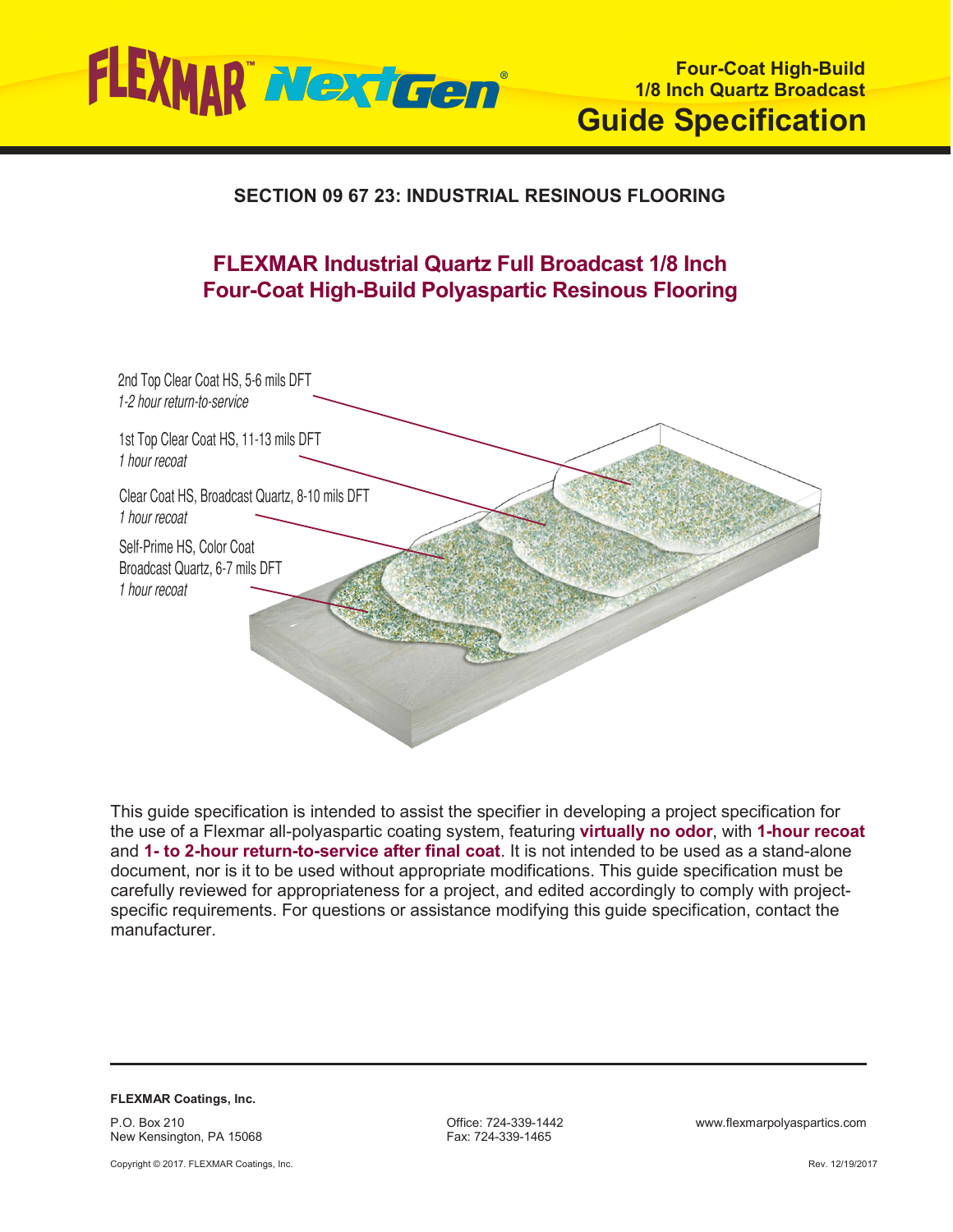

### **PART 1 GENERAL**

### **1.1 SECTION INCLUDES**

A. Industrial quartz full broadcast 1/8 inch four-coat high build polyaspartic resinous flooring.

# **1.2 RELATED SECTIONS**

- A. Section 09 67 13.33 Conductive Elastomeric Liquid Flooring.
- B. Section 09 67 13 Elastomeric Liquid Flooring.

# **1.3 REFERENCES**

- A. ASTM International (ASTM):
	- 1. ASTM C 811 Standard Practice for Surface Preparation of Concrete for Application of Chemical-Resistant Resin Monolithic Surfacings.
	- 2. ASTM D 412 Test Methods for Vulcanized Rubber and Thermoplastic Rubbers and Thermoplastic Elastomers-Tension.
	- 3. ASTM D 522 Standard Test Methods for Mandrel Bend Test of Attached Organic Coatings.
	- 4. ASTM D 635 Standard Test Method for Rate of Burning and/or Extent and Time of Burning of Plastics in a Horizontal Position.
	- 5. ASTM D 968 Standard Test Methods for Abrasion Resistance of Organic Coatings by Falling Abrasive.
	- 6. ASTM D 1308 Standard Test Method for Effect of Household Chemicals on Clear and Pigmented Organic Finishes
	- 7. ASTM D 2047 Standard Test Method for Static Coefficient of Friction of Polish-Coated Flooring Surfaces as Measured by the James Machine.
	- 8. ASTM D 2240 Standard Test Method for Rubber Property-Durometer Hardness.
	- 9. ASTM D 2794 Standard Test Method for Resistance of Organic Coatings to the Effects of Rapid Deformation (Impact).
	- 10. ASTM D 4060 Standard Test Method for Abrasion Resistance of Organic Coatings by the Taber Abraser.
	- 11. ASTM D 4263 Standard Test Method for Indicating Moisture in Concrete by the Plastic Sheet Method.
	- 12. ASTM D 4541 Standard Test Method for Pull-Off Strength of Coatings Using Portable Adhesion Testers.
	- 13. ASTM F 1869 Standard Test Method for Measuring Moisture Vapor Emission Rate of Concrete Subfloor Using Anhydrous Calcium Chloride.
	- 14. ASTM F 2170 Standard Test Method for Determining Relative Humidity in Concrete Floor Slabs Using in situ Probes.

#### **FLEXMAR Coatings, Inc.**

P.O. Box 210 New Kensington, PA 15068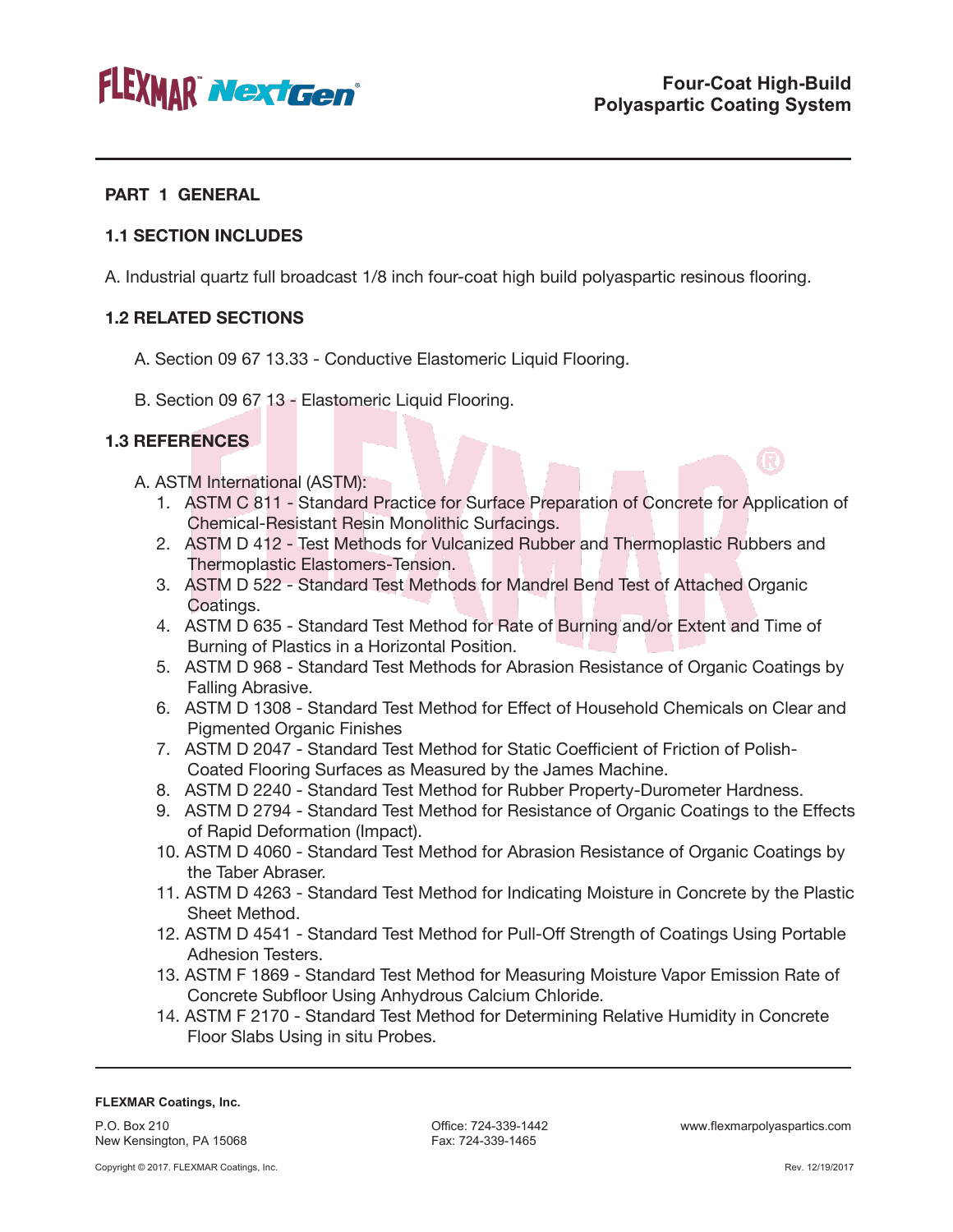

- B. FDA U.S. Food and Drug Administration: Food processing environments.
- C. USDA United States Department of Agriculture: Food processing environments.

### **1.4 SUBMITTALS**

- A. Submit under provisions of Section 01 30 00 Administrative Requirements.
- B. Product Data: Manufacturer's data sheets on each product to be used, including:
	- 1. Preparation instructions and recommendations.
	- 2. Storage and handling requirements and recommendations.
	- 3. Installation methods.
- C. USGBC LEED Submittals: For flooring products, reports indicating compliance with requirements for low-emitting materials for Credits IEQ 4.2 and IEQ 4.3.
- D. Installer Certificates: Signed by manufacturer certifying that installers comply with specified requirements.
- E. Material Certificates: For each resinous flooring component, from manufacturer.
- F. Material Test Reports: For each resinous flooring system, by a qualified testing agency.
- G. Selection Samples: For each finish product specified, two complete sets of color chips representing manufacturer's full range of available colors and patterns.
- H. Verification Samples: For each finish product specified, two samples, minimum size 6 inches (150 mm) square representing actual product, color, and patterns.
- I. Closeout Submittal: Maintenance data for resinous flooring to include in maintenance manuals.

# **1.5 QUALITY ASSURANCE**

- A. Manufacturer Qualifications: Minimum 5 year experience manufacturing similar products.
- B. Installer Qualifications: Minimum 2 year experience installing similar products.
	- 1. An authorized representative who is trained and approved by manufacturer.
- C. Mockups: Verify selections made under sample submittals, demonstrate aesthetic effects, and set quality standards for materials and execution.
	- 1. Full-thickness mockups on 96 inches (2400 mm) square floor area selected by Architect.

#### **FLEXMAR Coatings, Inc.**

P.O. Box 210 New Kensington, PA 15068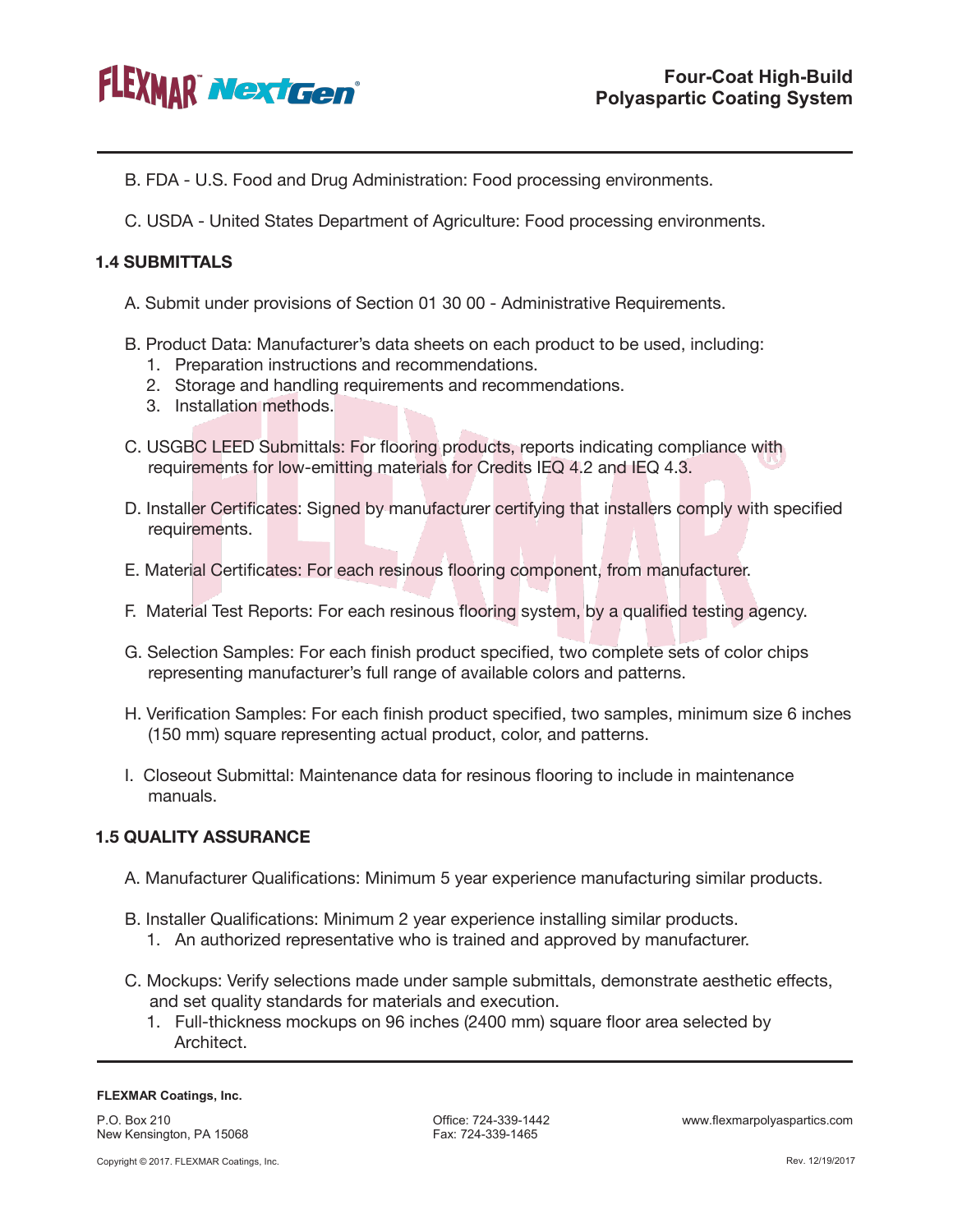

- a. Include 96 inches (2400 mm) length of integral cove base with inside and outside corners.
- 2. Subject to compliance with requirements, approved mockups may become part of the completed Work if undisturbed at time of Substantial Completion.

### **1.6 PRE-INSTALLATION MEETINGS**

A. Convene minimum two weeks prior to starting work of this section.

#### **1.7 DELIVERY, STORAGE, AND HANDLING**

- A. Deliver and store products in manufacturer's unopened packaging bearing the brand name and manufacturer's identification until ready for installation.
- B. Handling: Handle materials to avoid damage.

# **1.8 PROJECT CONDITIONS**

A. Maintain environmental conditions (temperature, humidity, and ventilation) within limits recommended by manufacturer for optimum results. Do not install products under environmental conditions outside manufacturer's recommended limits.

#### **1.9 SEQUENCING**

A. Ensure that products of this section are supplied to affected trades in time to prevent interruption of construction progress.

### **PART 2 PRODUCTS**

#### **2.1 MANUFACTURERS**

- A. Acceptable Manufacturer: FLEXMAR Coatings, Inc., which is located at: 3058 Leechburg Rd. Suite 8; Lower Burrell, PA 15068 ; Toll Free Tel: 877-339-1442; Tel: 724-339-1442; Fax: 724-339-1465 ; Email:request info (); Web: www.flexmarpolyaspartics.com
- B. Requests for substitutions will be considered in accordance with provisions of Section 01 60 00 - Product Requirements.

### **2.2 INDUSTRIAL QUARTZ FULL BROADCAST 1/8 INCH FOUR COAT HIGH BUILD POLYASPARTIC RESINOUS FLOORING**

A. Basis of Design: Four Coat High Build Quartz Broadcast System as manufactured by

P.O. Box 210 New Kensington, PA 15068 Fax: 724-339-1465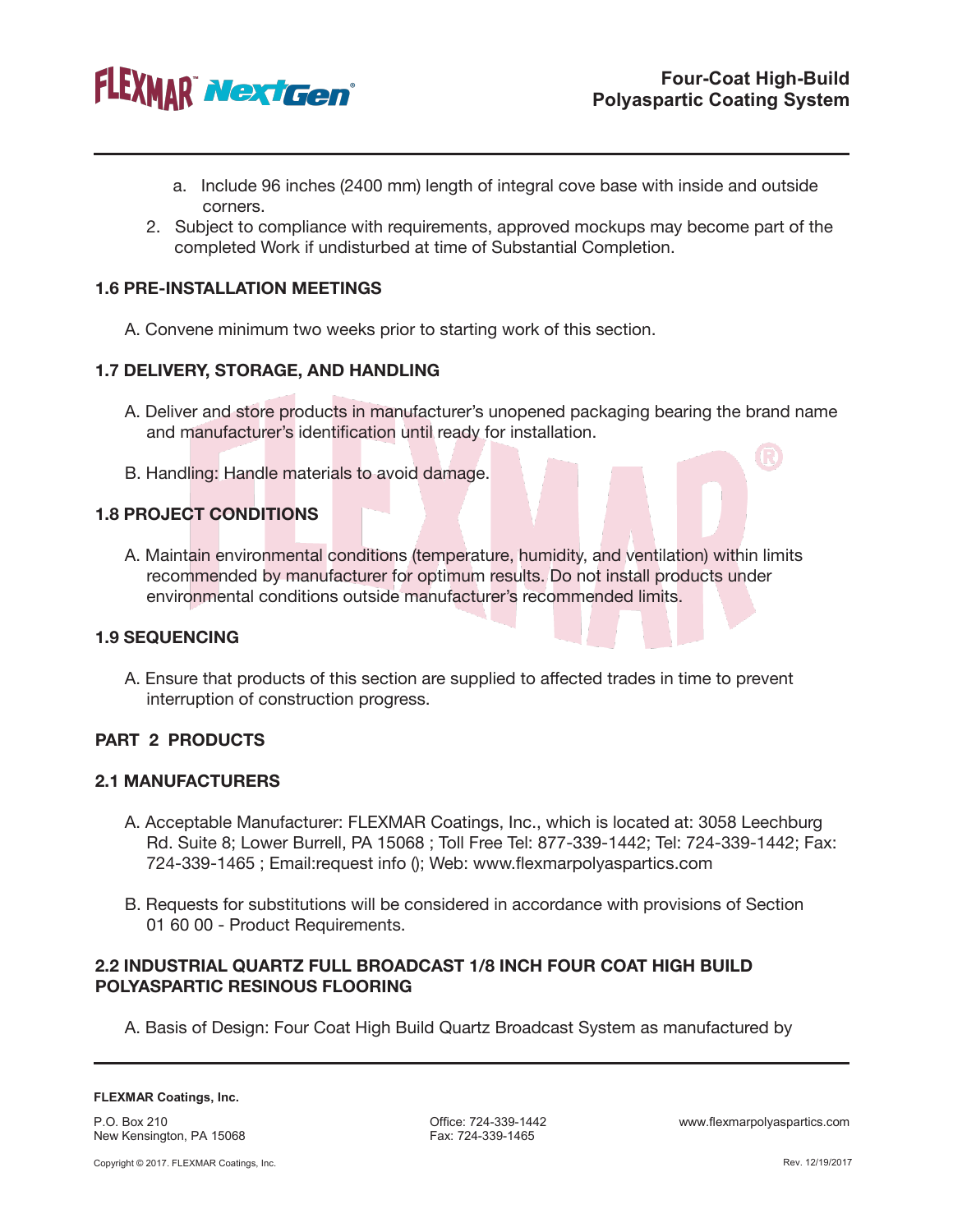

 $\bigcirc$ 

FLEXMAR Coatings, Inc. Polyaspartic resin-based monolithic floor surfacing designed to produce a seamless floor and integral cove base. Resistant to abrasions, impacts and chemicals.

- B. Performance Requirements:
	- 1. VOC Content: 0 VOC's, virtually no odor.
	- 2. USGBC LEED Credit Contribution: LEED V3 IEQ 4.2 and IEQ 4.3. Flooring products shall comply with the requirements of the California Department of Public Health's "Standard Method for the Testing and Evaluation of Volatile Organic Chemical Emissions from Indoor Sources Using Environmental Chambers."
	- 3. Flammability: Self-extinguishing according to ASTM D 635.
	- 4. Recoat: 1 to 2 hours between coats.
	- 5. Walk-On-Return-to-Service: 1 to 2 hours.
- C. System Characteristics:
	- 1. Overall System Thickness: 30 to 37 mils DFT.
- D. First Broadcast Coat Product: NextGen Self-Prime Colorcoat HS Polyaspartic Aliphatic Polyurea Resin.
	- 1. Formulation Description: High solids.
	- 2. Type: Pigmented.
	- 3. Application Method: Roller, squeegee, or magic trowel.
	- 4. Number of Coats: One.
	- 5. Thickness of Coat: 6 to 7 mils DFT.
	- 6. Broadcast: Quartz into Self-Prime Colorcoat HS.
- E. Second Broadcast Coat Products: NextGen Clear Coat Polyaspartic Aliphatic Polyurea Resin.
	- 1. Formulation Description: High solids.
	- 2. Type: Clear.
	- 3. Application Method: Roller, squeegee, or magic trowel.
	- 4. Number of Coats: One.
	- 5. Thickness of Coat: 8 to 10 mils DFT.
	- 6. Broadcast: Quartz into Clear Coat.
- F. Top Coating Product: NextGen Clearcoat HS Polyaspartic Aliphatic Polyurea Resin.
	- 1. Formulation Description: High solids.
	- 2. Type Finish: Clear.
	- 3. Number of Coats: Two.
	- 4. Thickness of Coat:
		- a. 1st Clearcoat: 11 to 13 mils DFT.
		- b. 2nd Clearcoat: 5 to 6 mils DFT.

#### **FLEXMAR Coatings, Inc.**

P.O. Box 210 New Kensington, PA 15068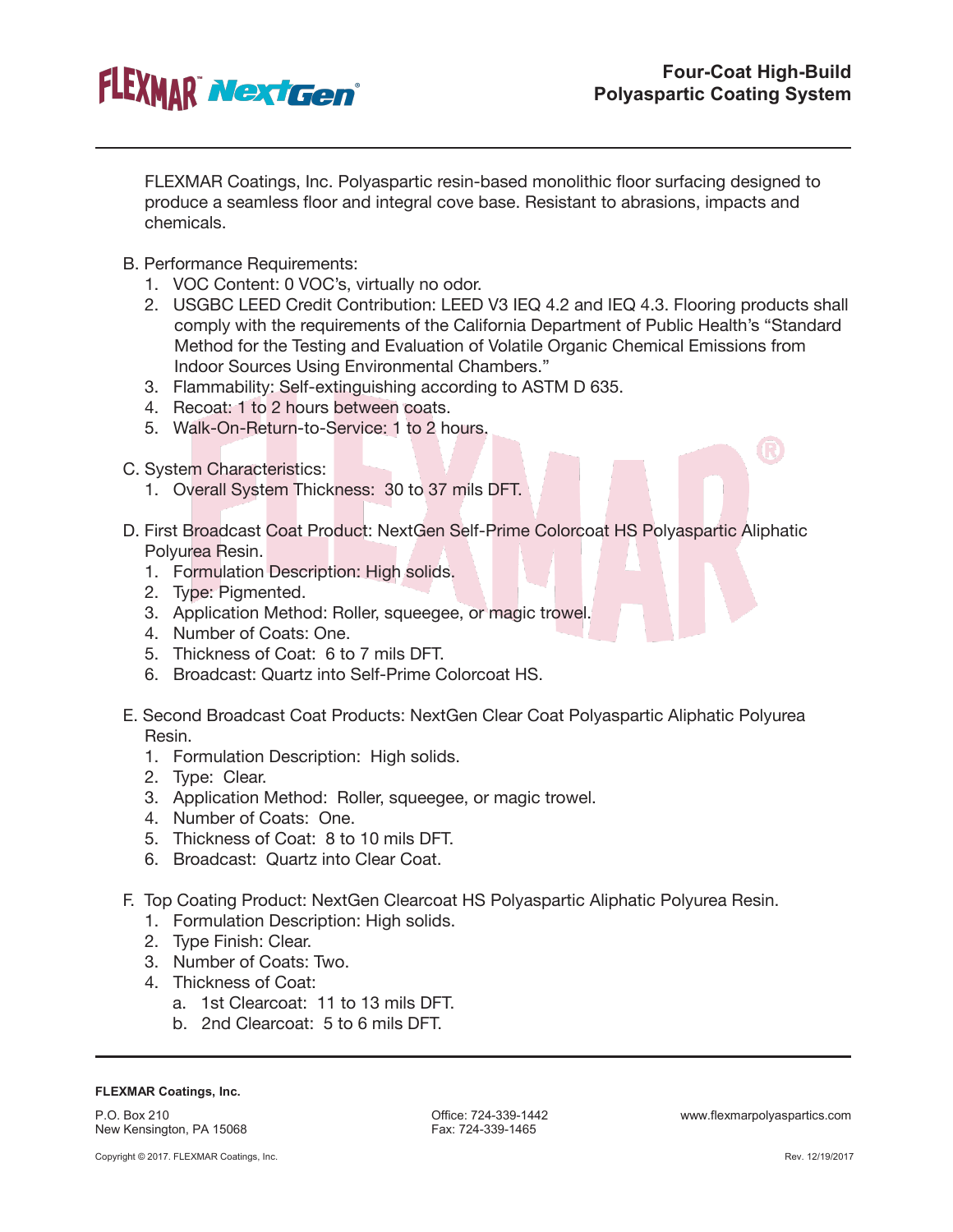

17)

- G. Minimal System Property Requirements: When tested per test methods indicated:
	- 1. Adhesion to Concrete: 300 psi (2068 kPa) concrete cohesive failure per ASTM D 4541 Elcometer.
	- 2. Tensile Strength: 4,500 psi (31,026 kPa) per ASTM D 412.
	- 3. Falling Sand Abrasion Resistance: ASTM D 968.
		- a. Self-Prime Colorcoat HS: 40 quarts (38 liters) sand/dry mil.
		- b. Clearcoat HS: 32 quarts (30 liters) sand/dry mil.
	- 4. Taber Abrasion: 0.34 to 0.43 grain (22 to 28 mg) weight loss per ASTM D 4060, CS 17 wheel, 35.3 oz (1,000 g) load, 1,000 rev.
	- 5. Flexibility Mandrel Bend: No cracking or peeling, per ASTM D 522, 1/8 in (302 mm).
	- 6. Impact: 160/160 in lbs Direct/Reverse, no cracking, per ASTM D 2794.
	- 7. Hardness: 77 Shore D per ASTM D 2240.
	- 8. Static Coefficient of Friction: Greater than 0.6 per ASTN D 2047.

# **PART 3 EXECUTION**

# **3.1 EXAMINATION**

- A. Do not begin installation until substrates have been properly prepared.
- B. If substrate preparation is the responsibility of another installer, notify Architect of unsatisfactory preparation before proceeding.

### **3.2 PREPARATION**

- A. Prepare substrates per resinous flooring manufacturer's instructions.
	- 1. Alkalinity and Adhesion Testing: Verify pH of substrate is within acceptable range.
	- 2. Perform manufacturer recommended tests.
	- 3. Proceed after substrates pass testing.
- B. Patching and Filling: Fill holes and depressions in substrates per manufacturer's instructions.
	- 1. Slope floor to drains and adjoining perimeter flooring.
	- 2. Treat control joints and substrate cracks to prevent cracks from propagating through resinous flooring per manufacturer's instructions.

### **3.3 APPLICATION**

- A. Resinous Materials: Mix components and prepare materials per resinous flooring manufacturer's instructions.
- B. Apply components of resinous flooring system per manufacturer's instructions to produce a uniform, monolithic wearing surface of thickness indicated.